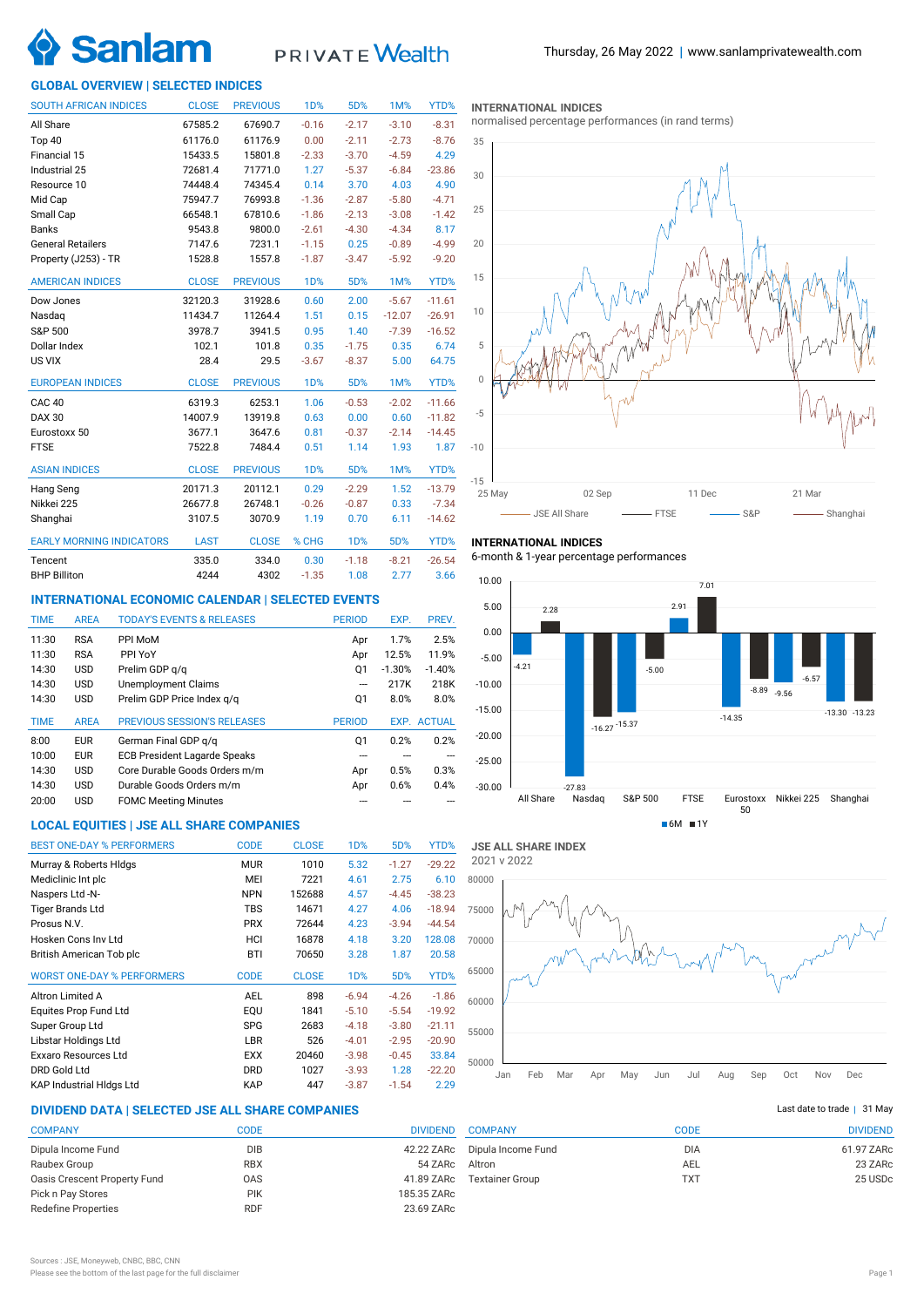| <b>COMPANY</b>                      | <b>CLOSE</b> | <b>PREVIOUS</b> | <b>1D%</b> | 5D%     | 1M%      | YTD%     |
|-------------------------------------|--------------|-----------------|------------|---------|----------|----------|
| Absa Group                          | 16221        | 16709           | $-2.92$    | $-4.40$ | $-2.05$  | 6.33     |
| Anglo                               | 73291        | 71797           | 2.08       | 7.61    | 12.58    | 12.46    |
| Angloplat                           | 157657       | 158771          | $-0.70$    | 0.14    | $-4.90$  | $-13.22$ |
| Anglo Gold Ashanti                  | 27396        | 28212           | $-2.89$    | 0.45    | $-13.89$ | $-16.65$ |
| Anheuser-Busch Inbev                | 87969        | 86233           | 2.01       | $-2.39$ | $-4.68$  | $-8.62$  |
| <b>Bhp Group Plc</b>                | 48011        | 47518           | 1.04       | $-6.50$ | $-5.23$  | 1.21     |
| <b>Bid Corp</b>                     | 31739        | 31890           | $-0.47$    | $-3.80$ | $-0.58$  | $-2.77$  |
| <b>British American Tobacco Plo</b> | 70650        | 68404           | 3.28       | 1.87    | 7.70     | 20.58    |
| Compagnie Financiere                | 15600        | 15143           | 3.02       | $-9.58$ | $-14.60$ | $-35.37$ |
| Capitec                             | 203500       | 210000          | $-3.10$    | $-6.70$ | $-7.87$  | $-0.24$  |
| Discovery                           | 13366        | 13854           | $-3.52$    | $-3.21$ | $-15.47$ | $-6.90$  |
| Firstrand                           | 6552         | 6738            | $-2.76$    | $-4.85$ | $-3.43$  | 7.76     |
| Goldfields                          | 17900        | 18353           | $-2.47$    | 0.79    | $-13.13$ | 2.79     |
| Glencore Plc                        | 10270        | 10398           | $-1.23$    | 4.20    | 13.69    | 26.56    |
| Implats                             | 20091        | 20315           | $-1.10$    | 3.57    | 4.87     | $-10.71$ |
| Kumba Iron Ore                      | 51996        | 52465           | $-0.89$    | 6.73    | 6.05     | 13.01    |
| Mondi Plc                           | 29980        | 29476           | 1.71       | $-0.98$ | 0.94     | $-24.13$ |
| Mtn Group                           | 15700        | 16304           | $-3.70$    | $-7.31$ | $-5.04$  | $-8.03$  |
| Naspers -N                          | 152688       | 146018          | 4.57       | $-4.45$ | 1.60     | $-38.23$ |
| Prosus Nv                           | 72644        | 69694           | 4.23       | $-3.94$ | 1.25     | $-44.54$ |
| Stanbank                            | 15782        | 16180           | $-2.46$    | $-4.98$ | $-6.39$  | 12.72    |
| Shoprite                            | 20280        | 20616           | $-1.63$    | $-3.83$ | $-12.89$ | $-2.91$  |
| Sanlam                              | 6363         | 6381            | $-0.28$    | 0.73    | $-5.87$  | 7.19     |
| Sasol                               | 38459        | 39102           | $-1.64$    | $-2.47$ | 7.36     | 48.49    |
| Sibanye Stillwater                  | 4722         | 4771            | $-1.03$    | $-1.44$ | $-10.91$ | $-3.83$  |
| Vodacom Group                       | 14410        | 14523           | $-0.78$    | $-1.07$ | $-2.36$  | 7.04     |

#### **LOCAL INDICES**

1-year & 3-year percentage performances



 $1Y = 3Y$ 

## **EXPECTED COMPANY REPORTING SCHEDULE**

| <b>COMPANY</b>          | CODE       | <b>RELEASE</b> | <b>DATE</b>  |
|-------------------------|------------|----------------|--------------|
| Nampak                  | <b>NPK</b> | Interim 26 May |              |
| <b>Tsogo Sun Gaming</b> | <b>TSG</b> |                | Final 26 May |
| <b>MiX Telematics</b>   | <b>MIX</b> |                | Final 26 May |
| Lewis                   | LEW        |                | Final 26 May |
| Life Healthcare         | LHC        | Interim        | 26 Mav       |

## **BANK AND OTHER SELECTED PREFERENCE SHARES**

| <b>COMPANY</b>          | <b>CODE</b> | <b>CLOSE</b> | <b>CLEAN YIELD</b> | APPROX. NXT. LDT |
|-------------------------|-------------|--------------|--------------------|------------------|
| <b>Investec Limited</b> | <b>INPR</b> | 9500         | 7.18               | 08 Jun '21       |
| <b>Standard Bank</b>    | <b>SBPP</b> | 9125         | 6.98               | 06 Sep '22       |
| <b>Firstrand Bank</b>   | <b>FSRP</b> | 9488         | 6.76               | 24 Aug '22       |
| Absa                    | ABSP        | 84400        | 7.05               | 14 Sep '22       |
| Capitec                 | CPIP        | 10999        | 5.82               | 14 Sep '22       |
| Grindrod                | GNDP        | 8320         | 8.71               | 20 Sep '22       |
| Netcare                 | <b>NTCP</b> | 8300         | 7.23               | 02 Nov '22       |
| Discovery               | <b>DSBP</b> | 9599         | 8.36               | 20 Sep '22       |
| Invicta                 | <b>IVTP</b> | 8700         | 9.06               | 23 Nov '22       |

#### SELECTED HEADLINES

On the Johannesburg Stock Exchange (JSE), the All-Share index was down 0.16% at 67,585 points, while the Top-40 index was flat at 61,176 points, and tech stocks on JSE ended higher after recouping some of their losses from Tuesday. Big movers also included South Africa's largest food producer Tiger Brands, which ended up 4.27% following its half-year results, while hospital operator Mediclinic International ended 4.61% higher after doubling its full-year profit.



### **SENS ANNOUNCEMENTS**

SELECTED HEADLINES

#### **TIGER BRANDS LIMITED – Unaudited group results and dividend declaration for the six months ended 31 March 2022**

Tiger Brands' performance for the six months ended 31 March 2022 was impacted by a particularly poor first quarter, driven by significant volume declines in Bakeries and a protracted strike at Snacks and Treats. The poor performance of these businesses was compounded by challenges relating to the procurement of certain key raw materials and ingredients, as well as packaging availability and the inability to effect sufficient price increases to offset unexpected cost push. The group's improved top line and profitability in the second quarter was insufficient to negate the poor start to the year. Total revenue from continuing operations increased by 2% to R16.8 billion, driven by price inflation of 3% and partially offset by overall volume declines of 1%. Volume growth in Exports and International was offset by volume declines in the Domestic business, primarily attributable to Milling and Baking, Snacks and Treats as well as Home and Personal Care. The volume declines were somewhat offset by a strong volume recovery in Out of Home and good performances in Rice, Beverages and Groceries. Although cost saving initiatives and supply chain efficiencies have been accelerated and are delivering ahead of plan, these were not enough to counter the high level of input cost inflation, resulting in gross margin compression to 29.2% from 30.6% in the corresponding period last year. Group operating income (before impairments and non-operational items) decreased by 5% to R1.5 billion. Operating income for the current period includes insurance proceeds of R17 million in respect of last year's product recall and R144 million in respect of the civil unrest which occurred in July 2021. Earnings per share (EPS) from continuing operations decreased by 3% to 733 cents (2021: 755 cents) whilst headline earnings per share (HEPS) from continuing operations decreased by 2% to 729 cents (2021: 741 cents). EPS from total operations decreased by 12% to 733 cents (2021: 837 cents) and HEPS from total operations decreased by 2% to 729 cents (2021: 741 cents). The significantly higher decrease in EPS from total operations for the six months ended 31 March 2022, relative to HEPS, is due to the inclusion in the prior period of capital profits and foreign currency translation releases, amounting to R135 million, in respect of discontinued operations. Declaration of interim ordinary dividend The Company has declared an interim ordinary dividend of 320 cents per share for the six-months ended 31 March 2022, which is in line with the 2021 interim dividend.

#### Move | 4.27% Open | 14200c Close | 14671c High | 15490c Low | 14200c

#### **MEDICLINIC INTERNATIONAL PLC – Mediclinic full-year results for the year ended 31 March 2022 & dividend declaration**

Group revenue increased by 8% compared with FY21 (up 10% in constant currency), driven by growth in client activity; revenue up 5% on pre-pandemic levels (up 9% in constant currency). Group adjusted EBITDA increased by 22% compared with FY21 (up 24% in constant currency), driven by revenue growth, and adjusted EBITDA margin improved to 16.1% (FY21: 14.2%); adjusted EBITDA up 1% in constant currency compared with pre-pandemic FY20. Adjusted operating profit of £311m; up 41% on FY21 and down 5% on pre-pandemic FY20; in constant currency terms up 41% and flat compared with FY21 and FY20, respectively. Operating profit up 34% to £280m (FY21: £209m). Adjusted earnings and adjusted EPS increased by 65% compared with prior year; local currency adjusted earnings ahead of pre-pandemic levels in all three divisions. Reported earnings up 122% to £151m (FY21: £68m) and reported EPS up 122% to 20.5 pence (FY21: 9.2 pence). Headline earnings per share 19.0 pence (FY21: 9.6 pence). Operating performance and cash conversion of 127% (FY21: 77%) delivered increase in cash and cash equivalents to £534m (FY21: £294m). Recovery in profitability and reduction in net incurred debt reduced leverage ratio (including lease liabilities) to 3.9x (FY21: 5.1x). Proposed final dividend of 3.00 pence per share in line with dividend policy pay-out ratio

Move | 4.61% Open | 7169c Close | 7221c High | 7358c Low | 6964c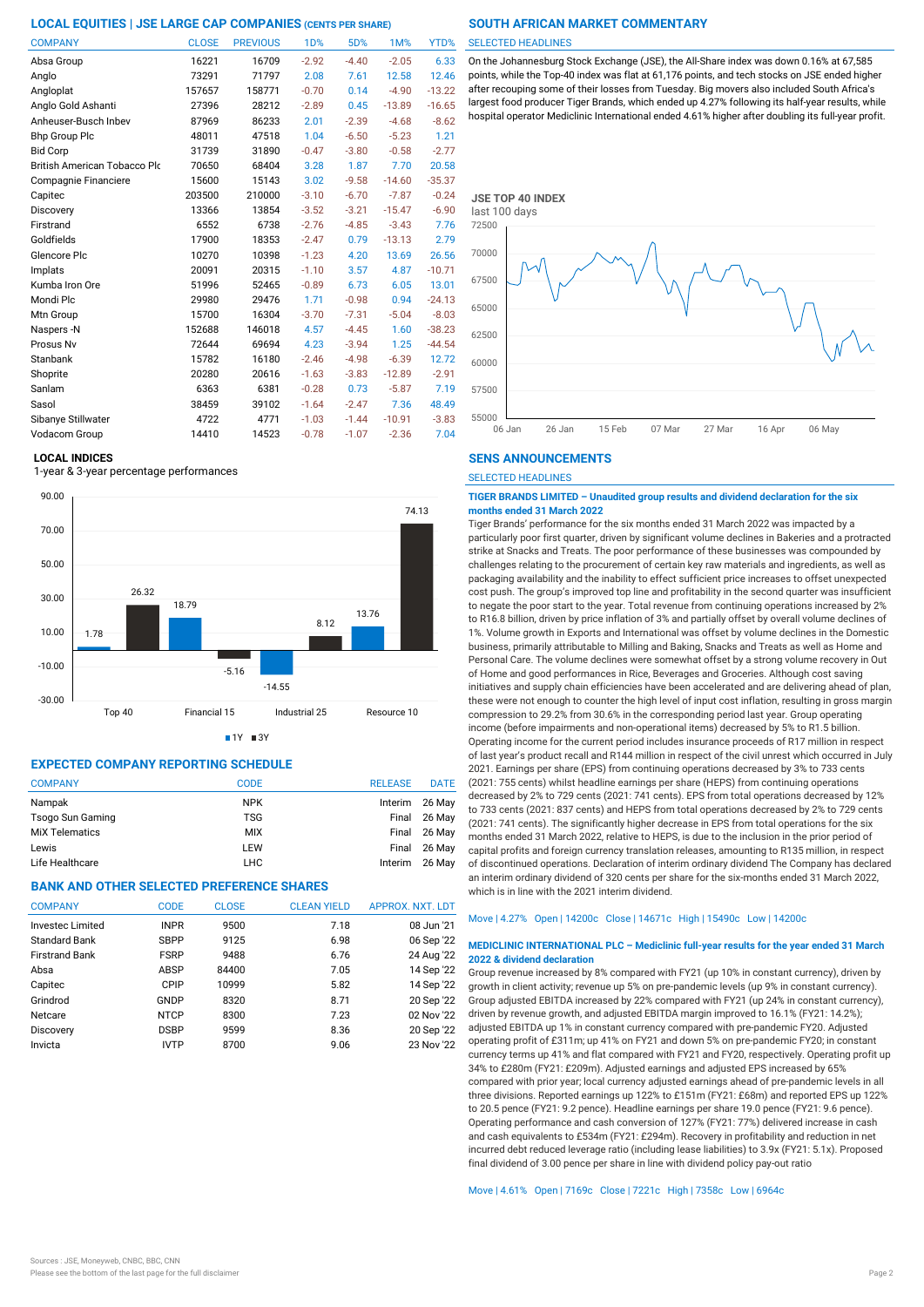**LOCAL EQUITIES | JSE MID CAP COMPANIES (CENTS PER SHARE) LOCAL EQUITIES | JSE SMALL CAP COMPANIES (CENTS PER SHARE)**

| <b>COMPANY</b>            | <b>CODE</b>       | <b>CLOSE</b> | <b>PREVIOUS</b> | 1 <sub>D</sub> %   | 1M%                 | YTD%             | <b>COMPANY</b>               | <b>CODE</b>             | <b>CLOSE</b> | <b>PREVIOUS</b> | 1D%                | 1M%                 | YTD%                 |
|---------------------------|-------------------|--------------|-----------------|--------------------|---------------------|------------------|------------------------------|-------------------------|--------------|-----------------|--------------------|---------------------|----------------------|
| Aspen                     | APN               | 15447        | 15622           | $-1.12$            | $-9.71$             | $-31.18$         | Advtech                      | ADH                     | 1758         | 1787            | $-1.62$            | 0.51                | 0.00                 |
| African Rainbow           | ARI               | 24524        | 24756           | $-0.94$            | 1.50                | 6.06             | Altron                       | AEL                     | 898          | 965             | $-6.94$            | 11.97               | $-1.86$              |
| Avi                       | AVI               | 6289         | 6287            | 0.03               | $-8.11$             | $-14.90$         | Aeci                         | <b>AFE</b>              | 9947         | 10050           | $-1.02$            | 2.26                | $-11.19$             |
| Barworld                  | <b>BAW</b>        | 8827         | 8821            | 0.07               | $-20.41$            | $-41.30$         | <b>Alexander Forbes</b>      | AFH                     | 419          | 419             | 0.00               | $-7.71$             | $-6.68$              |
| <b>Bidvest Group</b>      | <b>BVT</b>        | 19446        | 19825           | $-1.91$            | $-9.95$             | 2.64             | Afrimat                      | AFT                     | 5921         | 5806            | 1.98               | $-7.70$             | 3.10                 |
| Capco                     | CCO               | 3050         | 3058            | $-0.26$            | $-3.66$             | $-15.82$         | Arrowhead Prop               | AHB                     | 298          | 302             | $-1.32$            | $-12.09$            | $-29.88$             |
| Clicks Group              | CLS               | 28325        | 29152           | $-2.84$            | $-9.40$             | $-10.23$         | African Rainbow Cap.         | AIL                     | 655          | 665             | $-1.50$            | 3.80                | $-3.68$              |
| Coronation                | <b>CML</b>        | 3742         | 3757            | $-0.40$            | $-5.84$             | $-28.78$         | Adcock Ingram                | AIP                     | 5201         | 5200            | 0.02               | 0.02                | 3.09                 |
| Dis-Chem                  | <b>DCP</b>        | 3448         | 3515            | $-1.91$            | $-7.44$             | $-2.65$          | Astral                       | ARL                     | 18400        | 18600           | $-1.08$            | 22.99               | 6.57                 |
| Distell Group             | DGH               | 17280        | 17326           | $-0.27$            | $-0.18$             | 2.37             | Attacq                       | <b>ATT</b>              | 595          | 608             | $-2.14$            | $-13.14$            | $-25.53$             |
| Drdgold                   | <b>DRD</b>        | 1027         | 1069            | $-3.93$            | $-19.77$            | $-22.20$         | <b>Brait</b>                 | <b>BAT</b>              | 393          | 399             | $-1.50$            | $-1.75$             | $-13.05$             |
| Exxaro Resources          | <b>EXX</b>        | 20460        | 21309           | $-3.98$            | $-2.34$             | 33.84            | <b>Blue Label Telecoms</b>   | <b>BLU</b>              | 473          | 473             | 0.00               | $-13.69$            | $-7.07$              |
| Fortress Reit A           | FFA               | 1149         | 1162            | $-1.12$            | $-7.64$             | $-8.08$          | <b>Bytes Technology</b>      | <b>BYI</b>              | 8600         | 8669            | $-0.80$            | $-10.52$            | $-29.54$             |
| Fortress Reit B           | <b>FFB</b>        | 385          | 385             | 0.00               | 14.58               | 18.46            | City Lodge Hotels            | <b>CLH</b>              | 421          | 421             | 0.00               | $-10.23$            | $-22.18$             |
| Growthpoint               | GRT               | 1337         | 1363            | $-1.91$            | $-3.60$             | $-13.01$         | Curro                        | COH                     | 981          | 973             | 0.82               | $-6.30$             | $-21.20$             |
| Harmony Gold              | <b>HAR</b>        | 5542         | 5758            | $-3.75$            | $-11.89$            | $-16.79$         | Cashbuild                    | <b>CSB</b>              | 25710        | 26300           | $-2.24$            | $-8.72$             | $-1.49$              |
| Investec                  | INL               | 9500         | 9701            | $-2.07$            | $-0.63$             | 8.51             | Datatec                      | <b>DTC</b>              | 3790         | 3889            | $-2.55$            | 0.91                | $-1.56$              |
| Investec                  | <b>INP</b>        | 9415         | 9600            | $-1.93$            | 0.70                | 8.61             | Emira                        | <b>EMI</b>              | 942          | 977             | $-3.58$            | $-12.62$            | $-0.84$              |
| Italtile                  | <b>ITE</b>        | 1485         | 1490            | $-0.34$            | $-11.61$            | $-11.61$         | Epp N.V                      | EPP                     | 1236         | 1236            | 0.00               | 0.00                | 5.19                 |
| Libhold                   | LBH               | 10422        | 10422           | 0.00               | 0.00                | 10.24            | <b>Equites Property Fund</b> | EQU                     | 1841         | 1940            | $-5.10$            | $-14.41$            | $-19.92$             |
| Life Healthcare           | <b>LHC</b>        | 1840         | 1841            | $-0.05$            | $-15.44$            | $-23.43$         | Famous Brands                | <b>FBR</b>              | 5353         | 5498            | $-2.64$            | $-8.96$             | $-31.51$             |
| Multichoice Group         | <b>MCG</b>        | 12842        | 12875           | $-0.26$            | 1.09                | 5.24             | Grindrod                     | GND                     | 683          | 683             | 0.00               | 6.39                | 37.98                |
| Mediclinic Int.           | MEI               | 7221         | 6903            | 4.61               | $-3.77$             | 6.10             | Hci                          | HCI                     | 16878        | 16201           | 4.18               | 44.40               | 128.08               |
| <b>Montauk Renewables</b> | <b>MKR</b>        | 19106        | 19000           | 0.56               | 25.00               | 11.08            | Hudaco                       | HDC                     | 13970        | 14294           | $-2.27$            | $-3.19$             | 5.95                 |
| Mr Price Group            | <b>MRP</b>        | 19604        | 19812           | $-1.05$            | $-9.75$             | $-1.73$          | Hammerson Plc                | <b>HMN</b>              | 537          | 547             | $-1.83$            | $-8.98$             | $-25.31$             |
| Momentum                  | MTM               | 1512         | 1518            | $-0.40$            | $-9.46$             | $-20.21$         | Hyprop                       | <b>HYP</b>              | 3413         | 3492            | $-2.26$            | $-5.19$             | $-8.38$              |
| Ninety One Plc            | N91               | 4407         | 4460            | $-1.19$            | $-12.78$            | $-23.33$         | Investec Australia Prop.     | IAP                     | 2071         | 2104            | $-1.57$            | $-3.67$             | 7.75                 |
| Nedbank                   | <b>NED</b>        | 20729        | 21092           | $-1.72$            | $-4.53$             | 18.44            | Investec Prop Fund           | IPF                     | 1161         | 1195            | $-2.85$            | $-3.81$             | $-6.37$              |
| Northam Platinum          | <b>NHM</b>        | 17708        | 17924           | $-1.21$            | 0.61                | $-15.47$         | Imperial                     | <b>IPL</b>              | 6595         | 6595            | 0.00               | 0.00                | 3.06                 |
| Nepi Rockcastle Plc       | <b>NRP</b>        | 9085         | 9365            | $-2.99$            | $-3.92$             | $-14.29$         | Jse                          | <b>JSE</b>              | 10754        | 10861           | $-0.99$            | $-2.16$             | $-3.98$              |
| Netcare                   | <b>NTC</b>        | 1468         | 1441            | 1.87               | $-6.08$             | $-7.56$          | Kap Industrial               | KAP                     | 447          | 465             | $-3.87$            | $-10.60$            | 2.29                 |
| Ninety One                | NY1               | 4380         | 4405            | $-0.57$            | $-11.05$            | $-22.49$         | Karooooo                     | <b>KRO</b>              | 36800        | 37530           | $-1.95$            | $-24.05$            | $-31.21$             |
| Old Mutual                | <b>OMU</b>        | 1186         | 1201            | $-1.25$            | $-2.06$             | $-9.47$          | Psg Konsult                  | <b>KST</b>              | 1225         | 1270            | $-3.54$            | $-8.65$             | $-8.85$              |
| Pik N Pay                 | PIK               | 5267         | 5219            | 0.92               | $-11.88$            | 0.38             | <b>Liberty Two Degrees</b>   | L <sub>2</sub> D        | 393          | 382             | 2.88               | $-7.53$             | $-17.26$             |
| Pepkor                    | PPH               | 1999         | 2007<br>9090    | $-0.40$            | $-6.68$             | $-8.68$          | Long4Life<br>Libstar         | L <sub>4</sub> L<br>LBR | 621          | 621             | 0.00               | 3.16                | 6.34                 |
| Psg<br>Quilter Plc        | <b>PSG</b><br>QLT | 9010<br>2342 | 2370            | $-0.88$<br>$-1.18$ | $-6.12$<br>$-12.94$ | 0.96<br>$-26.07$ | Lighthouse Capital           | LTE                     | 526<br>740   | 548<br>757      | $-4.01$<br>$-2.25$ | $-5.23$<br>$-15.43$ | $-20.90$<br>$-17.78$ |
|                           | <b>RBP</b>        | 15335        | 15450           | $-0.74$            | 1.97                | $-1.90$          | Massmart                     | <b>MSM</b>              | 3402         | 3486            | $-2.41$            | $-15.85$            | $-43.94$             |
| Rbplapts<br>Redefine      | <b>RDF</b>        | 401          | 411             | $-2.43$            | $-8.24$             | $-8.86$          | Mas Real Estate Inc          | <b>MSP</b>              | 1903         | 1939            | $-1.86$            | $-10.57$            | $-9.51$              |
| Remgro                    | <b>REM</b>        | 13663        | 13941           | $-1.99$            | $-2.34$             | 4.18             | Metair                       | <b>MTA</b>              | 2684         | 2764            | $-2.89$            | $-6.45$             | $-2.40$              |
| Resilient Reit            | <b>RES</b>        | 5185         | 5269            | $-1.59$            | $-10.14$            | $-13.22$         | Motus                        | <b>MTH</b>              | 10663        | 10584           | 0.75               | $-0.62$             | $-3.14$              |
| Rand Merchant Inv         | RMI               | 2757         | 2821            | $-2.27$            | 5.43                | $-38.96$         | M&R Hold                     | <b>MUR</b>              | 1010         | 959             | 5.32               | $-7.51$             | $-29.22$             |
| Reinet Investments Sca    | <b>RNI</b>        | 31273        | 31672           | $-1.26$            | 3.18                | 9.33             | Oceana                       | <b>OCE</b>              | 5486         | 5623            | $-2.44$            | $-1.47$             | $-1.22$              |
| Sappi                     | <b>SAP</b>        | 5364         | 5579            | $-3.85$            | 0.47                | 17.48            | Omnia                        | <b>OMN</b>              | 8350         | 8574            | $-2.61$            | 7.99                | 30.45                |
| Santam                    | <b>SNT</b>        | 28226        | 28450           | $-0.79$            | 0.04                | 4.93             | Pan African Resource         | PAN                     | 418          | 431             | $-3.02$            | 5.82                | 8.85                 |
| Spar                      | SPP               | 14507        | 14679           | $-1.17$            | $-11.14$            | $-13.19$         | Raubex                       | <b>RBX</b>              | 3800         | 3830            | $-0.78$            | $-3.80$             | $-4.52$              |
| Sirius Real Estate        | <b>SRE</b>        | 2174         | 2163            | 0.51               | $-6.62$             | $-28.32$         | Rhodes Food Pty              | <b>RFG</b>              | 980          | 1017            | $-3.64$            | $-25.19$            | $-20.20$             |
| Tigebrands                | <b>TBS</b>        | 14671        | 14070           | 4.27               | $-3.83$             | $-18.94$         | Reunert                      | <b>RLO</b>              | 3933         | 3941            | $-0.20$            | $-7.89$             | $-25.79$             |
| The Foschini Group        | <b>TFG</b>        | 13508        | 13475           | 0.24               | $-4.78$             | 9.02             | Sa Corp Real Estate          | <b>SAC</b>              | 202          | 205             | $-1.46$            | $-10.22$            | $-14.04$             |
| Thungela Resources        | <b>TGA</b>        | 24290        | 25001           | $-2.84$            | 0.36                | 187.32           | Steinhoff International N.V. | <b>SNH</b>              | 241          | 250             | $-3.60$            | $-16.32$            | $-51.99$             |
| Telkom                    | <b>TKG</b>        | 4308         | 4450            | $-3.19$            | $-2.91$             | $-20.34$         | Super                        | <b>SPG</b>              | 2683         | 2800            | $-4.18$            | $-0.30$             | $-21.11$             |
| Truworths                 | <b>TRU</b>        | 4945         | 5033            | $-1.75$            | $-10.47$            | $-5.36$          | Stor-Age Property Reit       | SSS                     | 1400         | 1413            | $-0.92$            | $-6.04$             | $-3.78$              |
| Textainer                 | <b>TXT</b>        | 50727        | 49706           | 2.05               | $-3.03$             | $-11.78$         | Stenprop                     | STP                     | 3520         | 3500            | 0.57               | $-9.70$             | $-18.14$             |
| Woolies                   | WHL               | 5150         | 5271            | $-2.30$            | $-13.02$            | $-0.69$          | Sun Int                      | SUI                     | 3125         | 3220            | $-2.95$            | 14.76               | 9.84                 |
|                           |                   |              |                 |                    |                     |                  | <b>Transaction Capital</b>   | <b>TCP</b>              | 4195         | 4338            | $-3.30$            | $-14.77$            | $-6.84$              |
|                           |                   |              |                 |                    |                     |                  | Tsogo Sun Hotels             | TGO                     | 335          | 340             | $-1.47$            | 8.06                | $-4.83$              |

## **SOUTH AFRICAN 10-YEAR BOND**



## **10-YEAR BOND YIELD | SELECTED ITEMS (BASIS POINT CHANGE)**

| <b>REGION</b>        | <b>YIELD</b> | 1D% | 1M%   | YTD% |
|----------------------|--------------|-----|-------|------|
| <b>United States</b> | 2.75         |     | 3     | 118  |
| United Kingdom       | 1.91         | --- | 11    | 116  |
| Germany              | 0.95         | --- | 14    | 116  |
| Japan                | 0.22         |     | -2    | 15   |
| South African 10Y    | 9.75         |     | $-14$ | 86   |

Zeder Investments 2ED 188 195 -3.59 -37.12 -41.98

Wbhovco WBO 7986 7993 -0.09 9.10 -29.50 Vukile VKE 1280 1296 -1.23 -3.61

Tsogo Sun Gaming TSG 1206 1250 -3.52 11.05 3.52

## **GLOBAL INTEREST RATES | SELECTED ITEMS**

| <b>REGION</b>        | <b>CURRENT RATE</b> |
|----------------------|---------------------|
| <b>United States</b> | 0,50%-1,00%         |
| United Kingdom       | 1.00%               |
| European             | 0.00%               |
| SA Repo Rate         | 4.75%               |
| <b>SA Prime Rate</b> | 8.25%               |
|                      |                     |

 $3.48$ <br> $-29.50$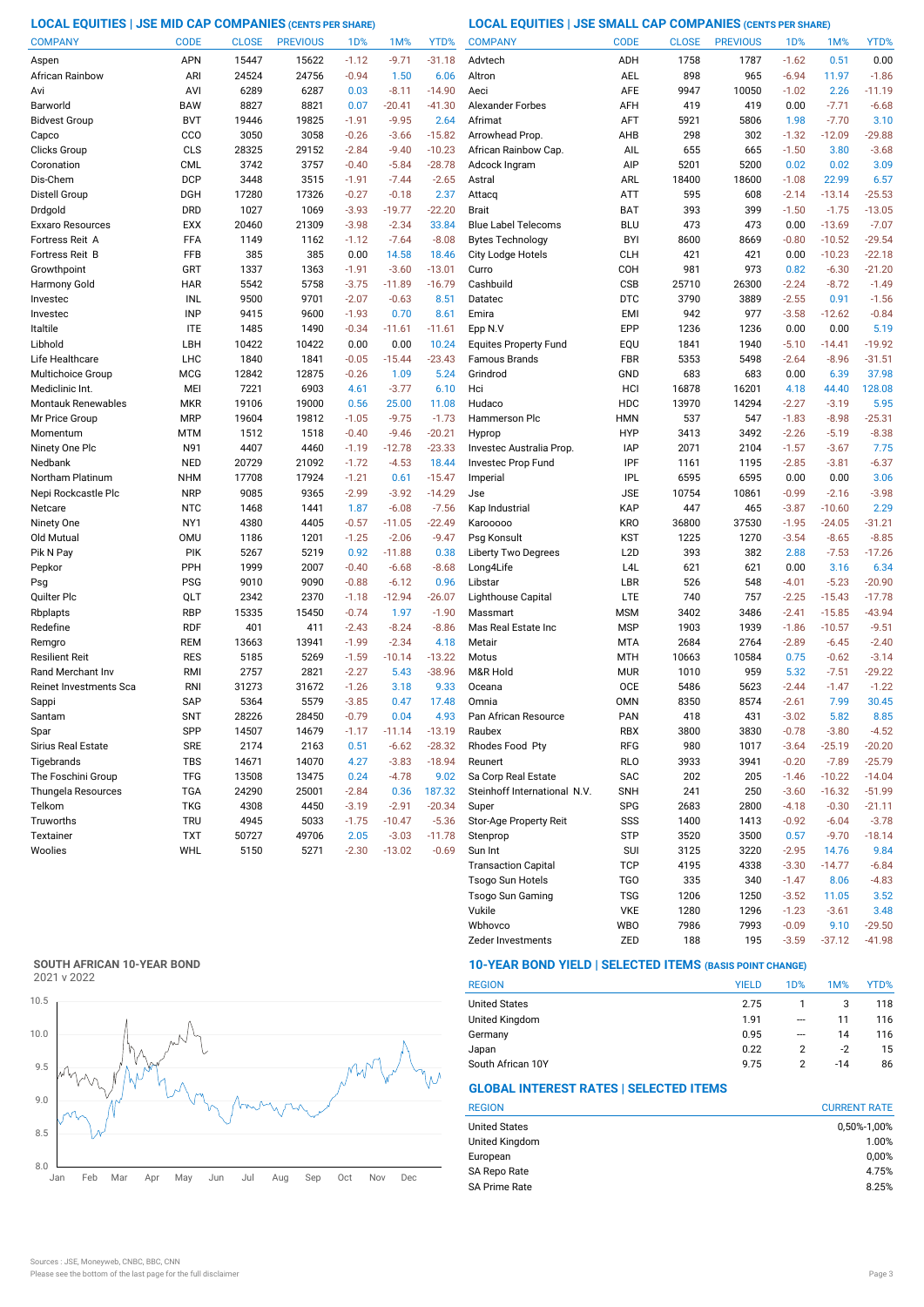## **EUROPEAN INDICES**

normalised percentage performances



#### **AMERICAN INDICES**

normalised percentage performances



#### **ASIAN INDICES**

normalised percentage performances



## Sources : JSE, Moneyweb, CNBC, BBC, CNN

Please see the bottom of the last page for the full disclaimer Page 3

## **GLOBAL MARKETS EUROPEAN MARKET COMMENTARY**

#### SELECTED HEADLINES

European stocks closed higher Wednesday as global markets tried to bounce back from a widespread retreat in the previous session. The pan-European Stoxx 600 closed up by around 0.8%. Oil and gas shares climbed 2.1% to lead the gains as most sectors and major bourses entered positive territory. On the data front, German GDP grew 0.2% in the first quarter of 2022, the Federal Statistics Office said on Wednesday, as Europe's largest economy narrowly avoided a recession on the back of strong construction and machinery investments.



#### **AMERICAN MARKET COMMENTARY**

#### SELECTED HEADLINES

US stocks rose on Wednesday after the minutes of the Federal Reserve's May policy meeting showed the central bank is prepared to raise rates further than the market had anticipated. Retail also remained in focus Wednesday, leading the market higher after the major averages opened in the red. The reversal followed a report that bidders are still competing to acquire Kohl's, whose shares jumped nearly 11.9%. Nordstrom shares leapt more than 14% after the company surpassed sales expectations and raised its full-year outlook.



#### **ASIAN MARKET COMMENTARY**

### SELECTED HEADLINES

Asia-Pacific stocks struggled for direction this morning after U.S. Federal Reserve meeting minutes showed officials stressing the need to raise interest rates swiftly and potentially more than markets anticipated. Mainland Chinese stocks slipped as the Shanghai Composite shed 0.29% while the Shenzhen Component dipped 0.687%. Hong Kong's Hang Seng index traded 0.33% lower. In Japan, the Nikkei 225 climbed 0.11% while the Topix index gained 0.36%. South Korea's Kospi also advanced 0.41%.